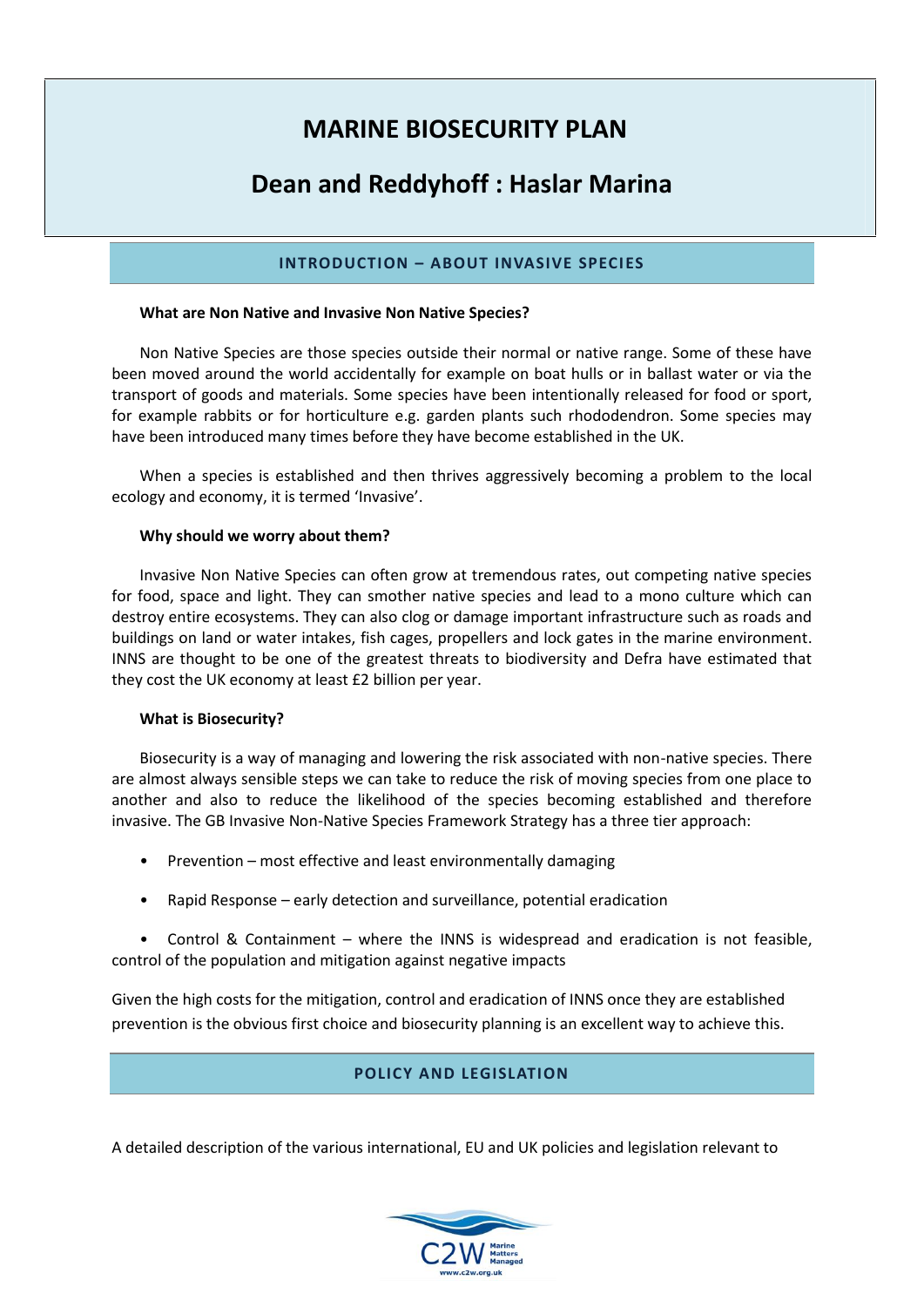NNS is given in the Marine Biosecurity Guidelines for England and Wales<sup>1</sup> and in the legislation section of the GB NNSS website<sup>2</sup>. The most significant of these are:

- The 2004 International Convention for the Control and Management of Ships' Ballast Water and Sediment (enters into force in September 2017),
- The European Strategy for Invasive Alien Species,
- The European Water Framework Directive (WFD),
- The European Marine Strategy Framework Directive (MSFD),
- The EU Invasive Alien Species regulation **(**2015) and,
- The Wildlife and Countryside Act 1981.

## **BIOSECURITY PLANNING AND MARINE LEISURE SECTOR**

Although biosecurity planning is a voluntary measure at the moment it is recommended as best practice by Natural England, Natural Resources Wales, DAERA in N Ireland and Scottish Natural Heritage. Major port groups as well as harbour authorities and others marine users are developing biosecurity plans relevant to their operations and it is appropriate for the marine leisure sector to do the same. A biosecurity plan should not be cumbersome or onerous; it should focus on awareness raising, monitoring and practical actions which will protect the organisation and site from the threats associated with INNS.

### **REPORTING AND FURTHER INFORMATION**

- Record known species [www.brc.ac.uk/irecord/enter-non-native-records](http://www.brc.ac.uk/irecord/enter-non-native-records)
- Report high alert species [alertnonnative@ceh.ac.uk](mailto:alertnonnative@ceh.ac.uk)
- Check Clean Dry campaign[: www.nonnativespecies.org/checkcleandry/index.cfm](http://www.nonnativespecies.org/checkcleandry/index.cfm)
- The Green Blue : [www.thegreenblue.org.uk](http://www.thegreenblue.org.uk/)

**.** 

 Impact of marine INNS : <http://publications.naturalengland.org.uk/publication/5091100843311104>

<sup>1</sup> Cook, E.J., Macleod, A. Payne, R.D., and Brown, S. (2014) edited by NE and NRW (2015). *Marine Biosecurity Planning – Guidance for producing site and operation-based plans for preventing the introduction and spread of non-native species in England and Wales* - [www.nonnativespecies.org/downloadDocument.cfm?id=1401](http://www.nonnativespecies.org/downloadDocument.cfm?id=1401) [www.nonnativespecies.org/home/index.cfm](http://www.nonnativespecies.org/home/index.cfm)

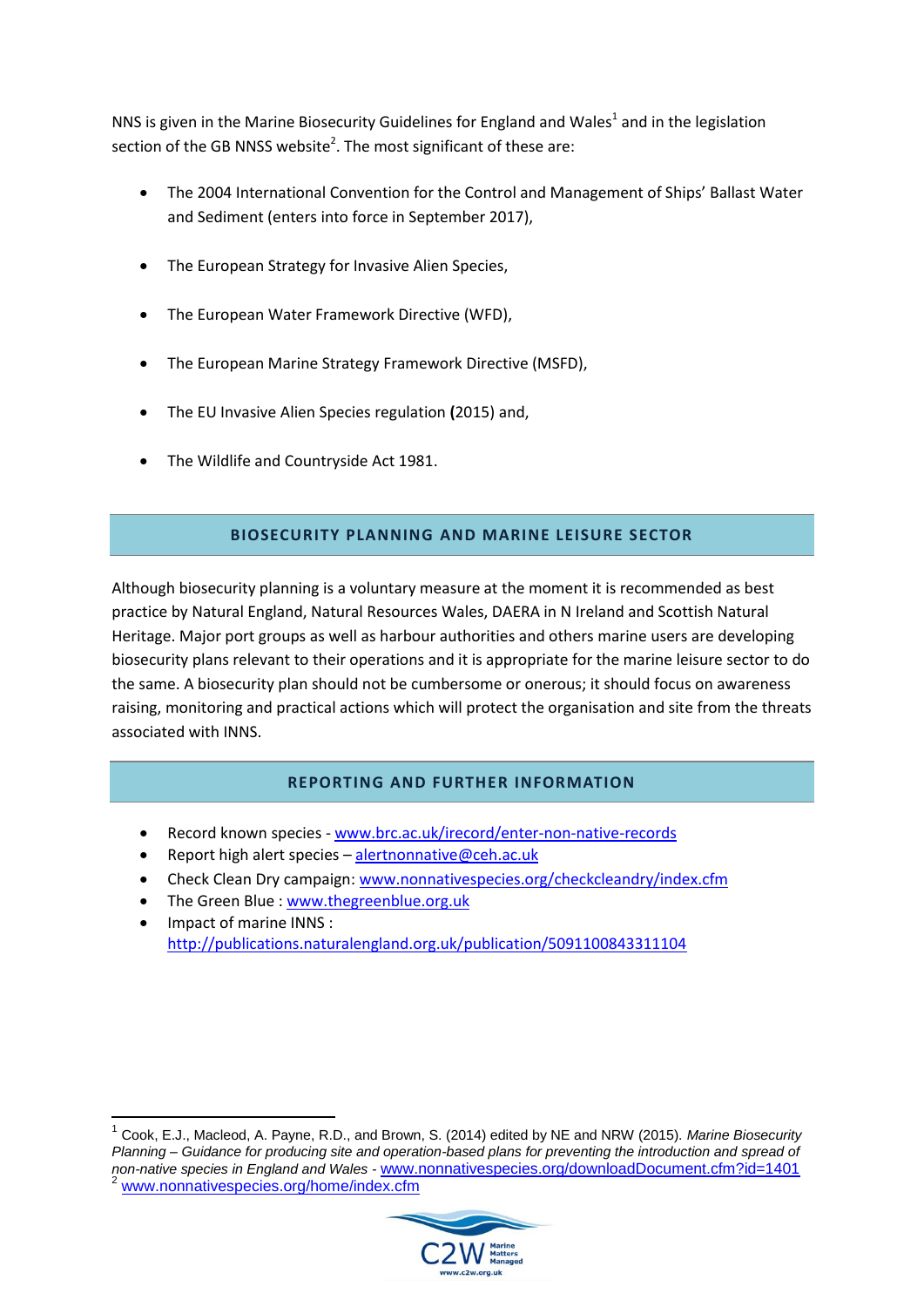## **1. Introduction**

## **Site Name: Haslar Marina**

## **Brief Description of Site:**

- Haslar is an all tide 650 berth marina.
- Started a comprehensive dredging programme.
- Many visitor berths are available, largely on L and M pontoons.
- Sealift is available on site for boat wash down up to 19m length.
- Yacht Brokerage and on site marine services.
- Haslar Yacht Club meet regularly at the lightship and many berth holders are members.
- Haslar is home to international racer Alex Thomson and has areas suitable for berthing superyachts up to 55m in length.
- **Site Location**: Haslar Marina, Haslar Road, Gosport, Hampshire, PO12 1NU
- **Plan period:** March 2017 March 2020
- **Biosecurity Manager/Officer:** Ben Lippiett

### **From the DRAFT MMO marine plan for the south area**



## **2. Relevant environmental information about the site**

#### **Environmental Information**

Licensed to maintenance dredge (ref L/2016/00274) runs until 2021

Several areas locally have been identified as being suitable sites to benefit from dredged material.

Various subsea cables run close to the site.

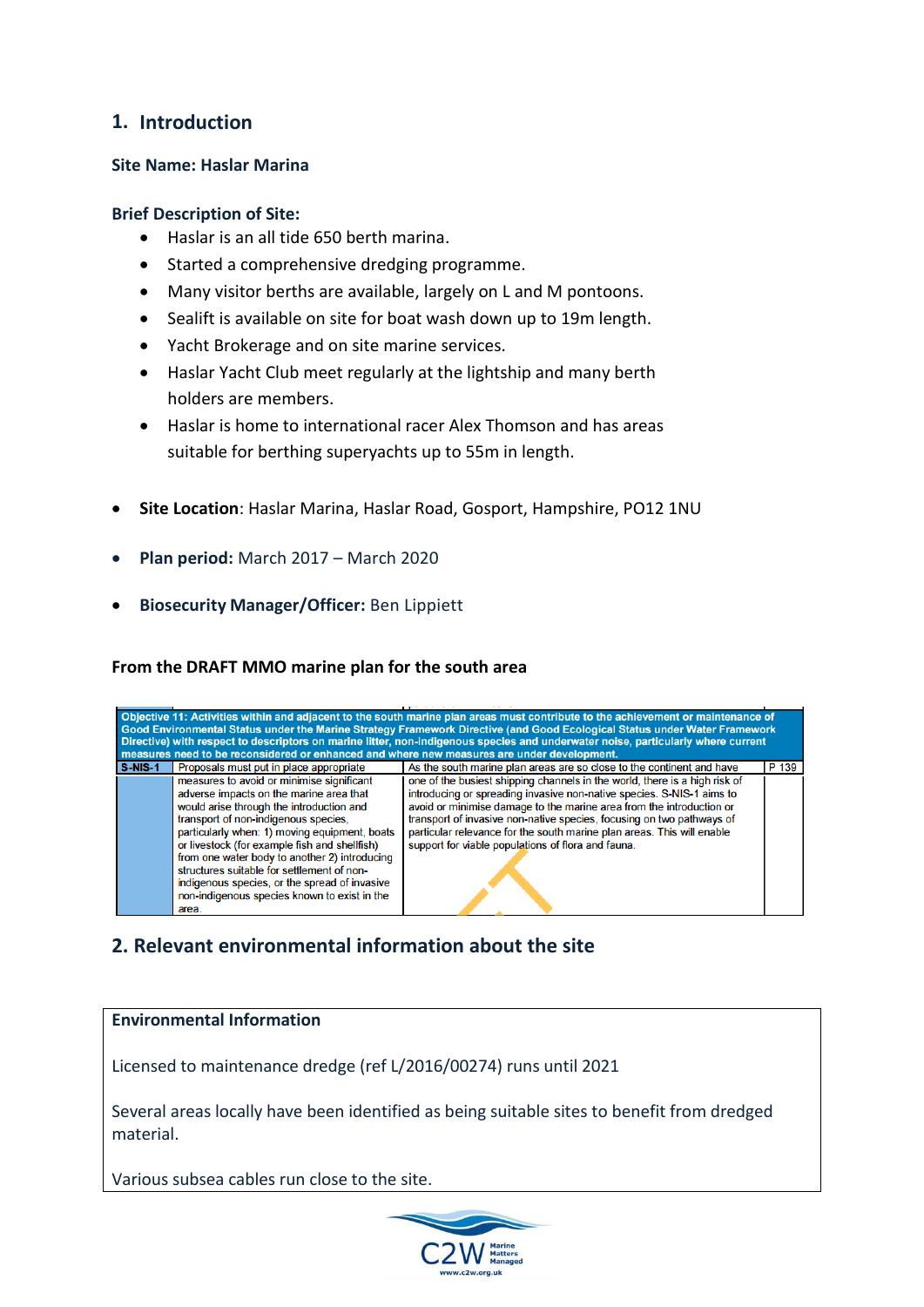Just outside of Haslar is an area labelled as 'Ballast Disposal', (uncertain whether historical, i.e. aggregate, or modern, i.e. water, and thus a risk of invasive species).

The adjacent mudflats form Portsmouth Harbour Inshore Special Protection Area (UK9011051), SSSI and RAMSAR site (UK11055) forming part of The Solent and Dorset Coast pSPA. Wading wildfowl use the area and the saline lagoons to the North of the site are considered important habitat for these and other species. Adjacent to the Norris and Ryde and Bembridge pMCZs.

The Portsmouth area is a shellfish harvesting zone.

Adjacent ports include Gosport, Southsea, Portsmouth and Fareham. Several small naval vessels use the dockyard adjacent to Haslar Marina. BAE systems have an area of port adjacent to the site. Larger vessels use the Naval and commercial ports across the Harbour in Portsmouth.

There are public slipways at Alverstoke Creek, Hospital Lane, Wicor , Portchester, Lower Quay, Fareham, Port Solent, Portsmouth.

The site and approaches are designed as high density navigation routes under the draft marine plan  $(90<sup>th</sup>$  percentile).

Numerous passenger ferry services run past the site to both the Isle of Wight and the continent. It is seen as being a high use area for recreational vessels, this is supported by RYA AIS data.

Wave screen recently rebuilt with steel shutters.

### **Salinity**

Fully saline site.

### **Tidal Influences**

The flood tide flows in a generally Northerly direction at entrance. The ebb tide flows in a generally Southerly direction at entrance. Strong tidal flows can be experienced outside the marina (up to 6kts at springs). Tidal flow mixed around marina where Haslar Creek and wave-screen add factors.

### **Underwater structures/features**

The marina contains a mix of piles and chains for securing the pontoons and walkways.

The Lightship bar/restaurant "Trinities at Haslar" is a feature of the marina, and also acts as further protection from wave and tidal action.

Harbour walls are almost entirely manmade of stone block or concrete and steel, with the

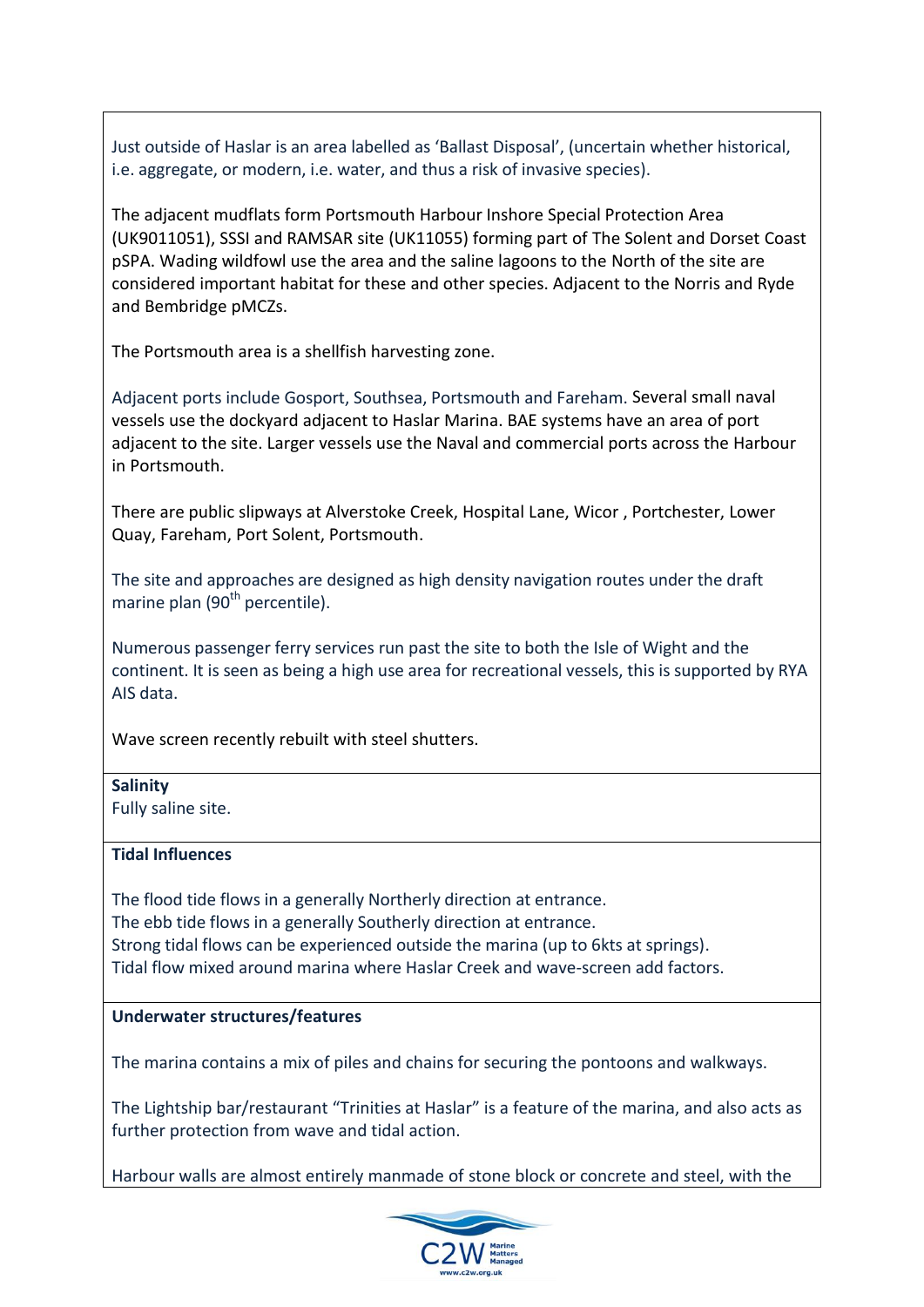breakwater being made of rock aggregate to the shore and steel shuttering at the wavescreen. A small amount of natural substrates are also found around the marina area, mostly the sea bed is mud.

## **3. Non-native species known to be present**

| Non-native species (NNS) Rapid Assessment Survey Results |                               |         |      |  |
|----------------------------------------------------------|-------------------------------|---------|------|--|
| <b>Haslar Marina</b>                                     |                               |         |      |  |
| Scientific name                                          | Common name                   | 2005/09 | 2014 |  |
| Sea squirts                                              |                               |         |      |  |
| Styela clava                                             | Leathery sea squirt           | ✓       | ✓    |  |
| Asterocarpa humilis                                      | Compass sea squirt            |         | ✓    |  |
| Ciona robusta                                            |                               |         | ×    |  |
| Corella eumyota                                          | Orange-tipped sea squirt      | ✓       | ✓    |  |
| Botrylloides violaceus                                   | Orange cloak sea squirt       |         |      |  |
| Botrylloides diegensis                                   | San Diego sea squirt          | ✓       | ✓    |  |
| Botrylloides species 'X'                                 |                               |         |      |  |
| Didemnum vexillum                                        | Carpet sea squirt             | ✓       | ✓    |  |
| Perophora japonica                                       | Creeping sea squirt           | ✓       | ✓    |  |
| Aplidium cf. glabrum                                     |                               | ✓       | ✓    |  |
| Sea mats (Bryozoans)                                     |                               |         |      |  |
| Tricellaria inopinata                                    | Tufty-buff bryozoan           | ✓       | ✓    |  |
| Bugula neritina                                          | Ruby bryozoan                 | ✓       | ✓    |  |
| Bugulina simplex                                         |                               | ✓       | ✓    |  |
| Bugulina stolonifera                                     |                               |         | ×    |  |
| Watersipora subatra                                      | Red ripple bryozoan           | ✓       | ✓    |  |
| Schizoporella japonica                                   | Orange ripple bryozoan        |         | ×    |  |
| <b>Bamacles</b>                                          |                               |         |      |  |
| Austrominius modestus                                    | Darwin's barnacle             |         | ✓    |  |
| Amphibalanus amphitrite                                  | Striped barnacle              |         | ×    |  |
| Amphibalanus improvisus                                  | Bay barnacle                  |         | ×    |  |
| Hesperibalanus fallax                                    |                               |         |      |  |
| Other animals                                            |                               |         |      |  |
| Caprella mutica                                          | Japanese skeleton shrimp      | ✓       | x    |  |
| Ammothea hilgendorfi                                     | Japanese sea spider           |         | ✓    |  |
| Crepidula fornicata                                      | Slipper limpet                | ✓       | ✓    |  |
| Urosalpinx cinerea                                       | American oyster drill         |         | ×    |  |
| Crassostrea gigas                                        | Pacific oyster                |         | ×    |  |
| Ficopomatus enigmaticus                                  | Trumpet tube worm             | ×       | ×    |  |
| Hydroides ezoensis                                       |                               |         | ✓    |  |
| Hemigrapsus spp.                                         | Asian shore/brush-clawed crab |         | ×    |  |
| Diadumene lineata                                        | Orange-striped anemone        |         | ×    |  |
| Seaweeds                                                 |                               |         |      |  |
| Undaria pinnatifida                                      | Wakame                        | V       | V    |  |
| Sargassum muticum                                        | Wireweed                      | ✓       | ✓    |  |
| Grateloupia turuturu                                     | Devil's tongue weed           |         | ✓    |  |
| Codium fragile fragile                                   | Green sea fingers             |         | ×    |  |
| Colpomenia peregrina                                     | Oyster thief                  |         | ✓    |  |
| Chrysymenia wrightii                                     | Golden membrane weed          |         | ×    |  |
| Bonnemaisonia hamifera                                   | Hook weed                     |         |      |  |
| Caulacanthus okamurae                                    | Pom-pom weed                  |         |      |  |

Report prepared by Christine A. Wood, Bishop Group, Marine Biological Association of the UK Data collected by J.D.D. Bishop, C.A. Wood & A. Yunnie For more information contact: cwo@mba.ac.uk Tel: 01752 426330

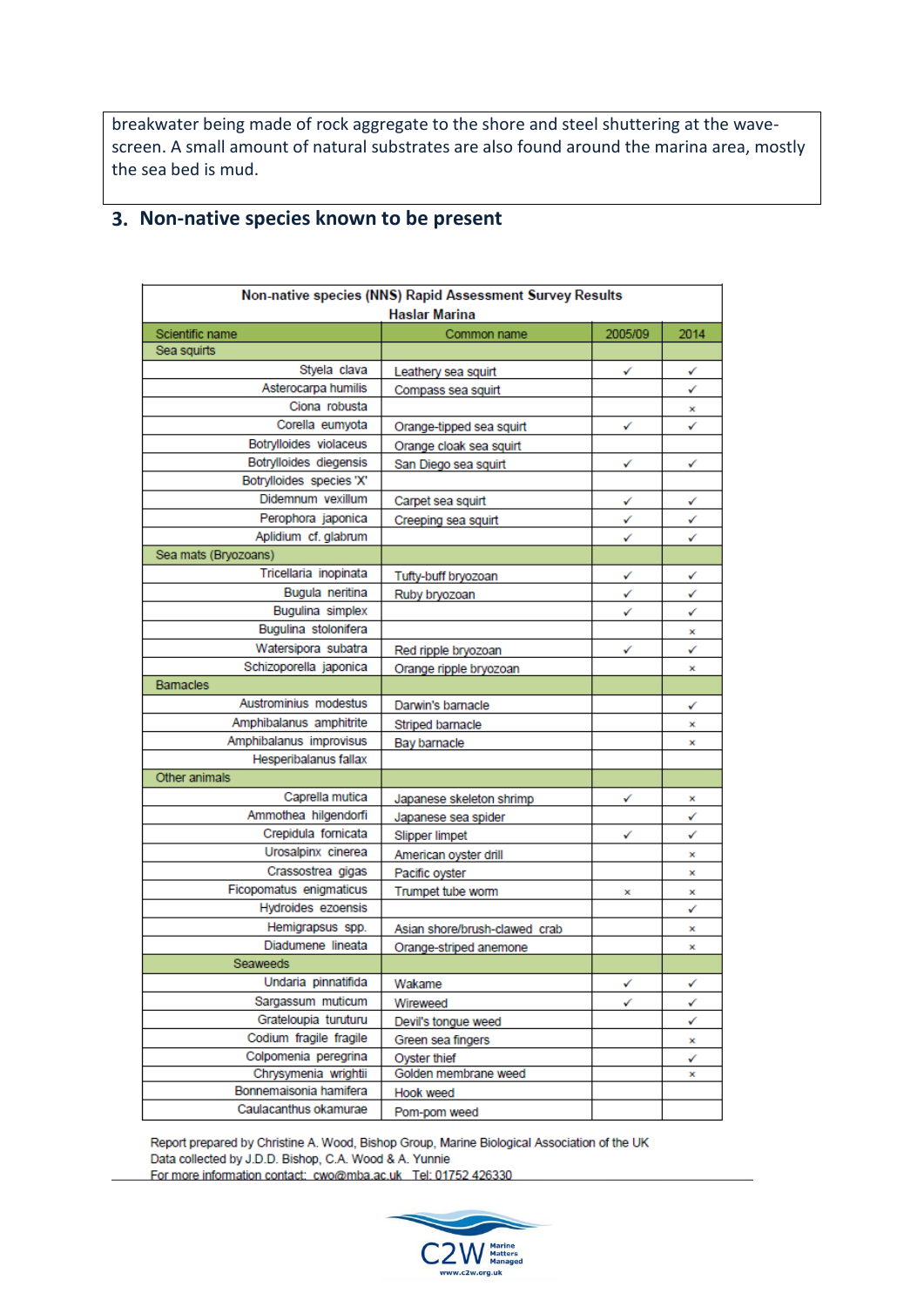| <b>Notes</b>                                                |
|-------------------------------------------------------------|
| <b>Both Wakame and Wireweed</b><br>are believed present- if |
| identified correctly are                                    |
| widespread.                                                 |
| Numerous Sea Squirts                                        |
| observed, but unable to                                     |
| positively identify.                                        |
| Species in bold and underlined<br>are high risk.            |
|                                                             |
|                                                             |
|                                                             |
|                                                             |
|                                                             |
|                                                             |
|                                                             |
|                                                             |
|                                                             |
|                                                             |

# **4. High Risk vessels/types of vessel using the site**

**Include information about to any slow or stationary periods, events or other aspects that may increase biosecurity risk.**

| Vessel/vessel type   | Vessel name        | Photo         | Risk factors e.g.       | <b>Risk Assessment</b> |
|----------------------|--------------------|---------------|-------------------------|------------------------|
| e.g. Barge, Jack-up  | (for regular       | reference Y/N | Pathway (route),        | High/Med/Low           |
| rig, yachts etc.     | use/high risk      | (images to be | speed, biofouling       |                        |
|                      | vessels)           | inserted in   | control, inspection     |                        |
|                      |                    | appendix)     | history, internal       |                        |
|                      |                    |               | treatment history,      |                        |
|                      |                    |               | See IMO Biofouling      |                        |
|                      |                    |               | Guidance                |                        |
|                      |                    |               |                         |                        |
| Lightship            | Mary Mouse 2       |               | Permanently moored High |                        |
|                      |                    |               | at harbour and          |                        |
|                      |                    |               | marina entrance. Low    |                        |
|                      |                    |               | attrition allows heavy  |                        |
|                      |                    |               | fouling.                |                        |
| <b>Static Yachts</b> | Numerous-          |               | Yachts that rarely, if  | High                   |
|                      | Impulse, Helix,    |               | ever, move. Low         |                        |
|                      | Gentle Persuasion, |               | attrition allows heavy  |                        |

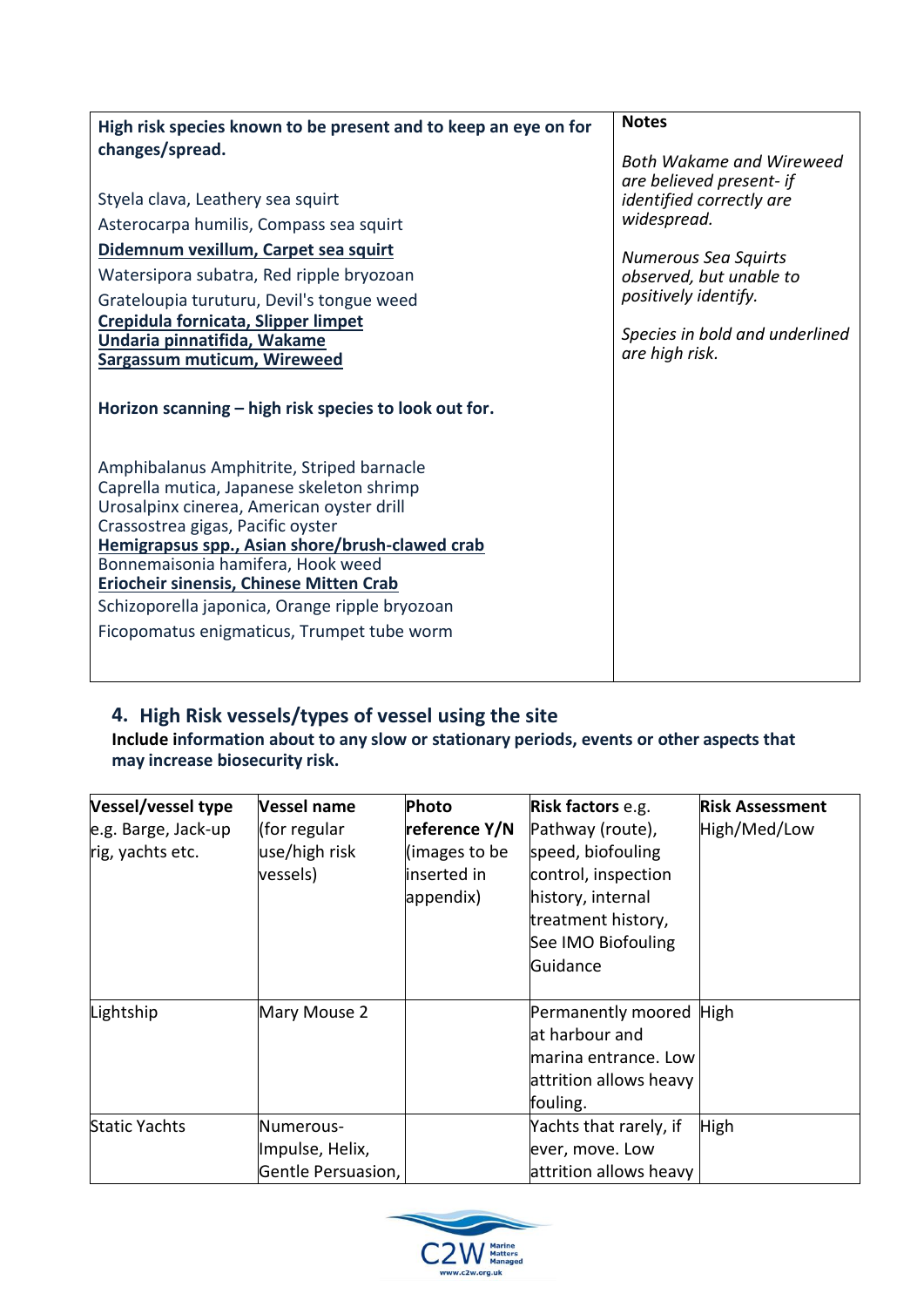|                 | Solaris, Mini 425, | fouling.                       |
|-----------------|--------------------|--------------------------------|
|                 | Alcyone.           |                                |
|                 | Numerous           | Medium<br>Yachts visiting from |
| Visiting yachts |                    | either foreign ports or        |
|                 |                    | other harbours with            |
|                 |                    | traffic allowing               |
|                 |                    | transference of                |
|                 |                    | species.                       |
|                 | Hugo Boss          | Passing through<br>Low         |
| Racing Yachts   |                    | remote locations,              |
|                 |                    | gaining some fouling           |
|                 |                    | and utilising water            |
|                 |                    | ballast. High                  |
|                 |                    | performance hull is            |
|                 |                    | kept very clean at all         |
|                 |                    | times which mitigates          |
|                 |                    | risk.                          |

## **5. Site Activities which have a significant risk of introducing or spreading non-native species**

| <b>Activity</b>         | <b>Timing and Site</b> | <b>Scale of Works</b> | <b>Risk Factors and</b>  |
|-------------------------|------------------------|-----------------------|--------------------------|
|                         | Lead                   |                       | <b>Actions</b>           |
| Use of hull cleaning    | Often                  | Predominantly         | Encourage owners to      |
| products and            |                        | prior to racing,      | use facilities such as   |
| devices.                |                        | but most yachts       | Sealift, where there are |
|                         |                        | use brushes, etc.     | assessments and          |
|                         |                        | at some point.        | measures in place.       |
| Yacht brokerage and     | Ongoing/year-          | Constant boat         | Make tenants aware of    |
| on site marine services | round                  | movements             | biosecurity plan.        |
|                         |                        |                       | Ensure they confirm      |
|                         |                        |                       | that boats arrive clean  |
|                         |                        |                       | and are kept clean and   |
|                         |                        |                       | appropriately            |
|                         |                        |                       | antifouled whilst in the |
|                         |                        |                       | marina.                  |
| Sealift                 | Ongoing/year-          | On the water          | Water is treated before  |
|                         | round                  | wash-down             | being discharged back    |
|                         |                        | facility in constant  | to the sea. Check with   |
|                         |                        | use                   | Sealift about how their  |
|                         |                        |                       | water treatment          |
|                         |                        |                       | effects biological       |
|                         |                        |                       | contamination. If        |
|                         |                        |                       | necessary, have the      |

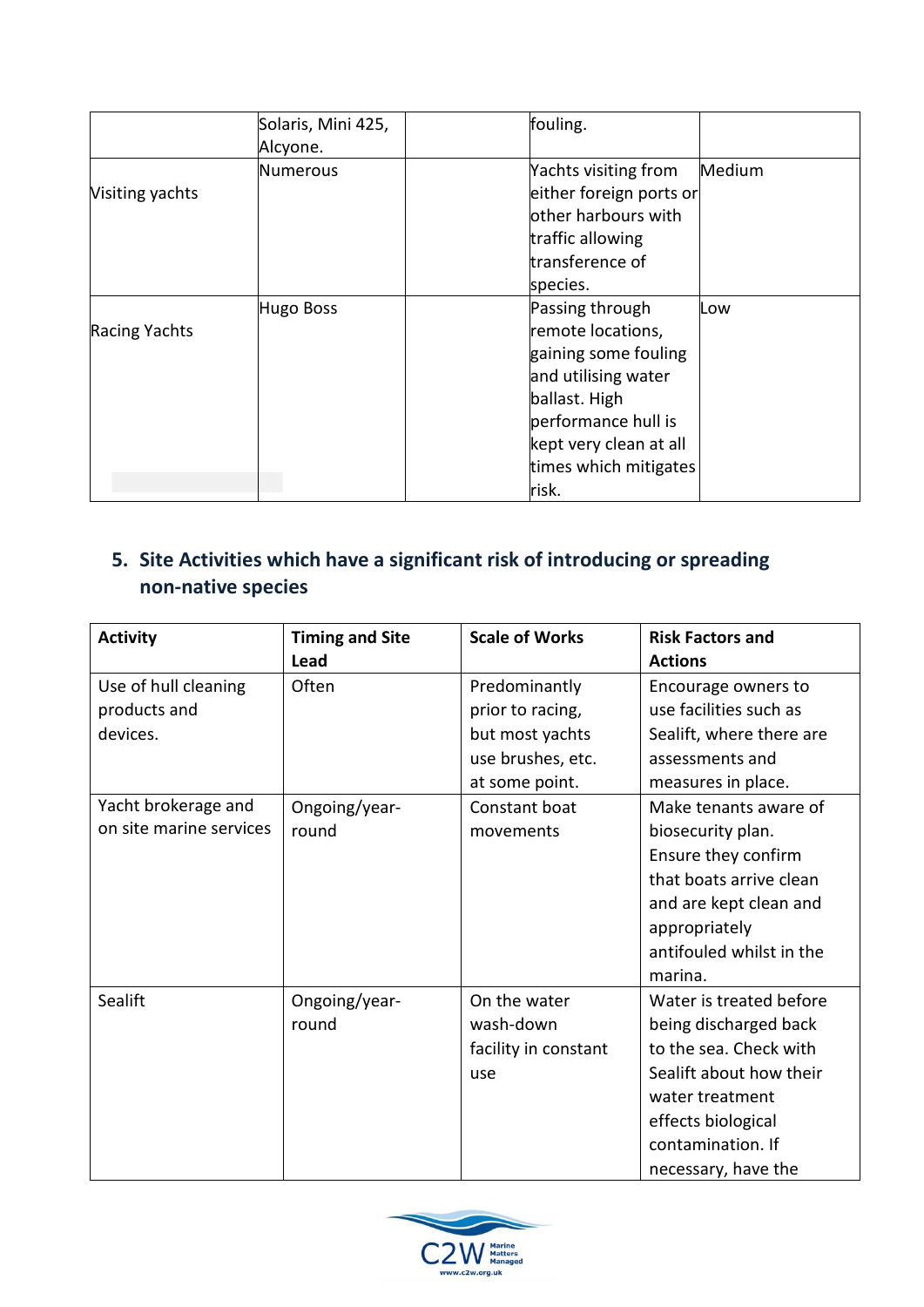|                     |                                                                                                     |                                                                                                                          | discharge water tested<br>independently.                                                                        |
|---------------------|-----------------------------------------------------------------------------------------------------|--------------------------------------------------------------------------------------------------------------------------|-----------------------------------------------------------------------------------------------------------------|
| Dredging operations | Begun in Sept<br>2016 and<br>continues into<br>2017. Planned to<br>continue onwards<br>into future. | The central G-H<br>and F-G channels<br>and all associated<br>berths will be<br>dredged to 2.5-3m<br>below chart<br>datum | Discuss NNS with<br>contractors and<br>encourage awareness<br>and reporting of any<br>sightings of key species. |

## **6. Biosecurity Control Measures – Instructions for staff/contractors/site users**

| Who            | What                                        | Where         | When    |
|----------------|---------------------------------------------|---------------|---------|
| Marina         | Be aware of long distance or slow moving    | In the marina | Ongoing |
| staff/berthing | craft and take steps to assess risk. Make a |               |         |
| manager        | note in the Biosecurity Log Book of any     |               |         |
|                | vessels of concern.                         |               |         |
| Marina         | Write into any event plans that biosecurity |               |         |
| staff/berthing | needs to be taken into account prior to     |               |         |
| manager        | boats arriving. This is to/could include:   |               |         |
|                | ensuring that participants in an event      |               |         |
|                | receive 'Check/Clean/Dry' message           |               |         |
|                | when they register. See                     |               |         |
|                | http://www.nonnativespecies.org/ch          |               |         |
|                | eckcleandry/                                |               |         |
|                | That boats with considerable fouling        |               |         |
|                | will be removed and cleaned at the          |               |         |
|                | owners expense/will be refused              |               |         |
|                | launch.                                     |               |         |
|                | Enquire as to origin and previous           |               |         |
|                | stops on passage.                           |               |         |
| Marina         | Check all relevant contractors are aware of |               |         |
| staff/berthing | the need for clean hulls on workboats.      |               |         |
| manager        |                                             |               |         |
| Marina         | Check all relevant tenants are aware of the |               |         |
| staff/berthing | need for clean hulls on vessels including   |               |         |
| manager        | those in the brokerage.                     |               |         |

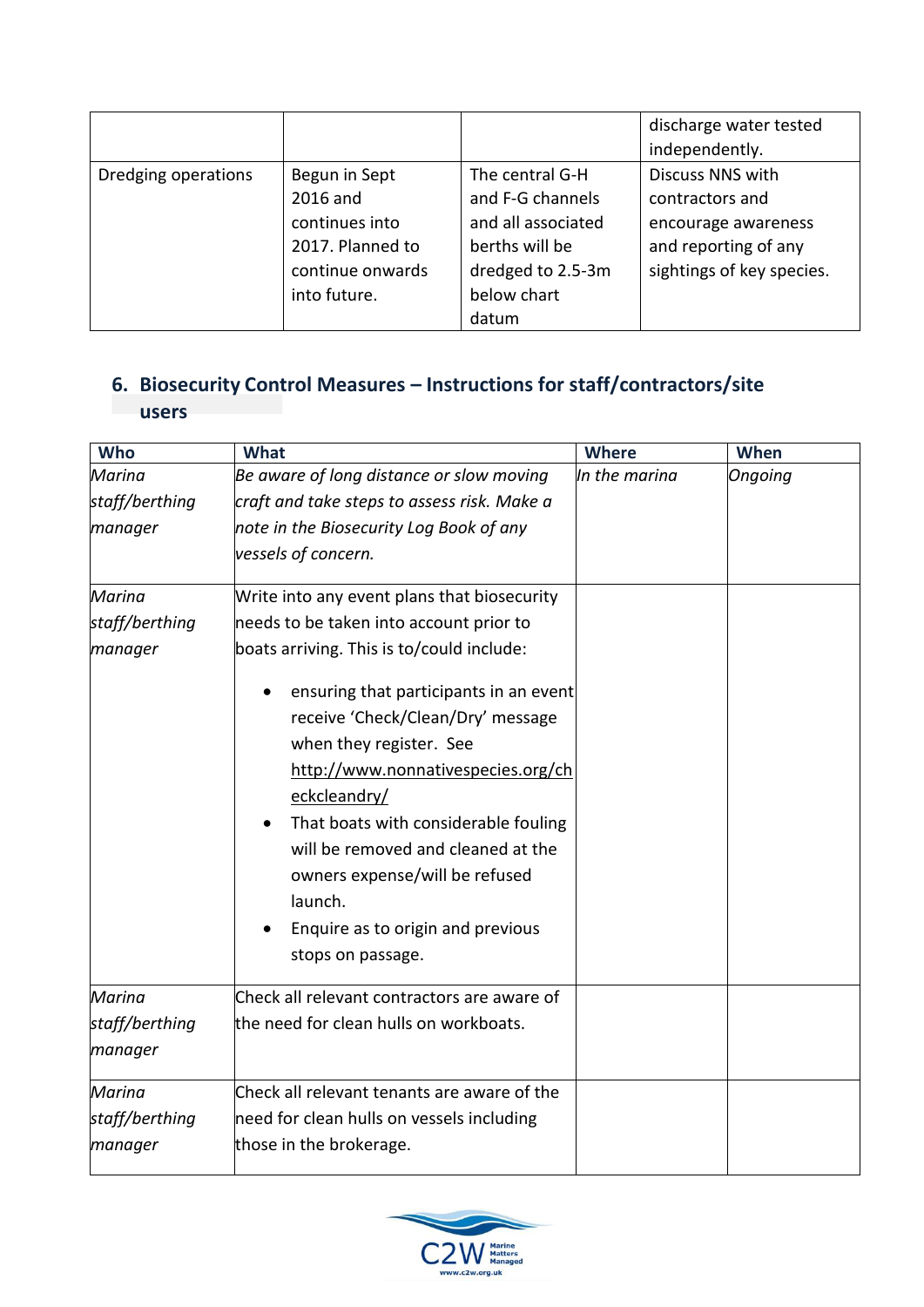| Include biosecurity information in           |                                 |  |
|----------------------------------------------|---------------------------------|--|
| communications with berth holders e.g. in    |                                 |  |
| the annual handbook.                         |                                 |  |
| Seek opportunities to work with The Green    |                                 |  |
| Blue to develop useful messages for berth    |                                 |  |
| holders.                                     |                                 |  |
| Encourage staff to be aware of and report    |                                 |  |
| any heavily fouled vessels.                  |                                 |  |
|                                              |                                 |  |
| Encourage ethos of Check/Clean/Dry where     |                                 |  |
| possible - check pontoons, clean boats, dry  |                                 |  |
| kit.                                         |                                 |  |
| Talk to NE contacts about biosecurity and    |                                 |  |
| seek a knowledgeable local volunteer to      |                                 |  |
| help with identification and reporting.      |                                 |  |
| Talk to Jenkins Marine about looking out for |                                 |  |
| NNS while they are dredging, make them       |                                 |  |
| aware of the reporting procedures.           |                                 |  |
| Prior to using the material for any          |                                 |  |
| replenishment work discuss biosecurity with  |                                 |  |
| the contractors or managers of the project - |                                 |  |
| share the list of known NNS with them as     |                                 |  |
| appropriate to facilitate discussions.       |                                 |  |
| Seek opportunity to discuss NNS with the     |                                 |  |
| manager of the Portsmouth Harbour Inshore    |                                 |  |
| <b>Special Protection Area</b>               |                                 |  |
| The oyster reseeding programme for the       |                                 |  |
| Solent has the potential to introduce new    |                                 |  |
| NNS. Be aware of the timing of this          |                                 |  |
| programme and increase monitoring around     |                                 |  |
| this time. Take advice from Natural England  |                                 |  |
| about possibility of transfer of species and |                                 |  |
|                                              |                                 |  |
|                                              | changes to the local ecosystem. |  |

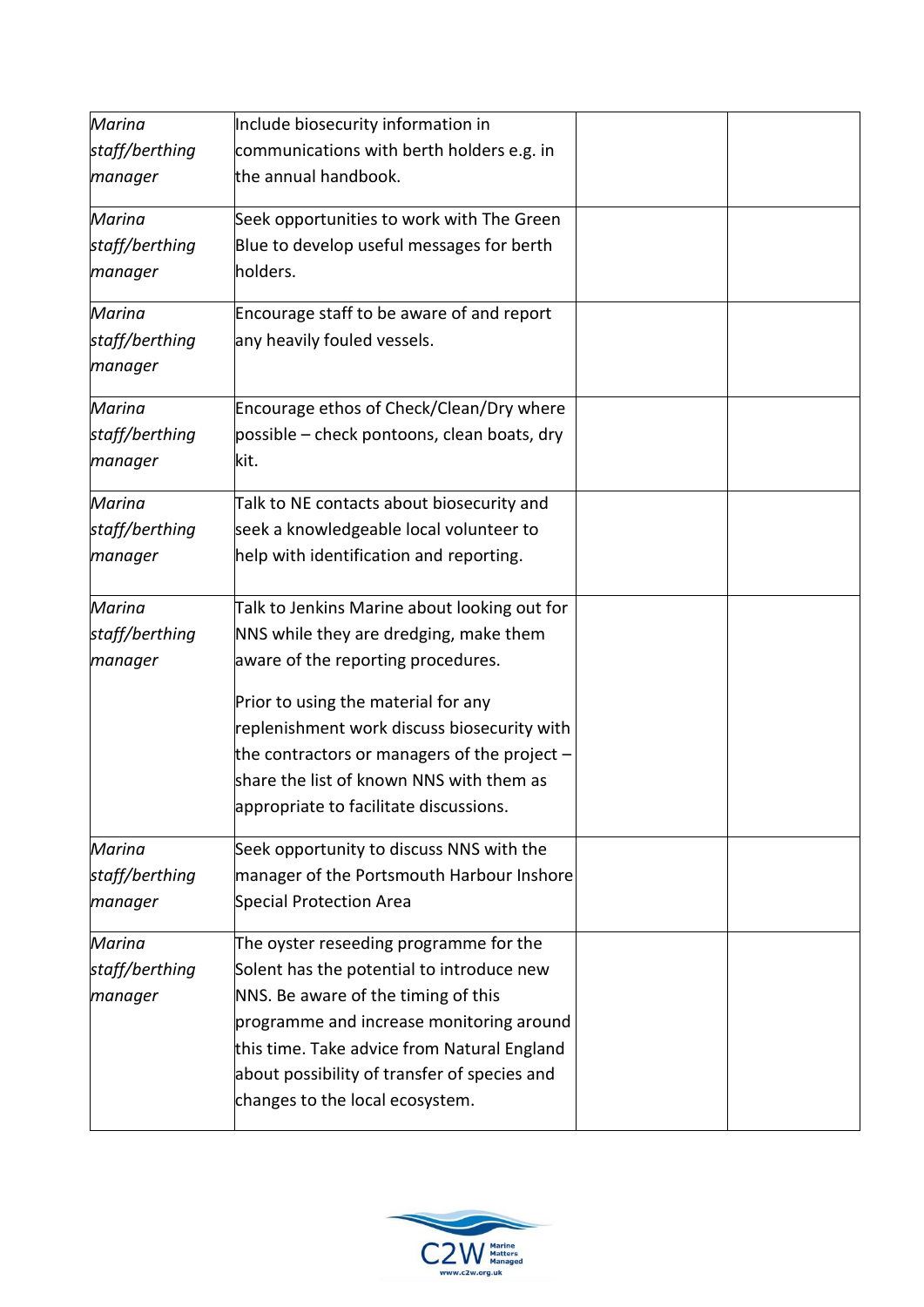# **7. Site surveillance and reporting procedures**

| Who                  | What                                                    | When                                                    | <b>Outcome</b>                                                                                                 |
|----------------------|---------------------------------------------------------|---------------------------------------------------------|----------------------------------------------------------------------------------------------------------------|
| Yard Manager         | Wash down area                                          | Quarterly at<br><b>Mean Low Water</b><br><b>Springs</b> | Photograph any unusual species<br>and record in biosecurity log book.<br>Monitor over time and collect         |
|                      |                                                         |                                                         | samples for analysis or send on<br>photos for identification if<br>concerned.                                  |
| <b>Berth Masters</b> | Pontoons,<br>particularly visitors<br>pontoons L and M. | Quarterly                                               | Photograph any unusual species<br>and record in biosecurity log book.                                          |
|                      |                                                         |                                                         | Monitor over time and collect<br>samples for analysis or send on<br>photos for identification if<br>concerned. |
| <b>Berth Masters</b> | Breakwater/wave<br>screen                               | Annually at<br><b>Mean Low Water</b><br><b>Springs</b>  | Photograph any unusual species<br>and record in biosecurity log book.                                          |
|                      |                                                         |                                                         | Monitor over time and collect<br>samples for analysis or send on<br>photos for identification if<br>concerned. |
| <b>Berth Masters</b> | Lightship/Hygiene<br><b>Facilities</b>                  | Quarterly                                               | Photograph any unusual species<br>and record in biosecurity log book.                                          |
|                      |                                                         |                                                         | Monitor over time and collect<br>samples for analysis or send on<br>photos for identification if<br>concerned. |
| <b>Berth Masters</b> | Area around<br>Sealift                                  | Quarterly                                               | Photograph any unusual species<br>and record in biosecurity log book.                                          |
|                      |                                                         |                                                         | Monitor over time and collect<br>samples for analysis or send on<br>photos for identification if<br>concerned. |

# **8. Contingency Plan**

| <b>Scenario</b>                                            | <b>Lead Person</b> | <b>Location of</b><br>Equipment                                       | <b>Action</b>                                                                                                         |
|------------------------------------------------------------|--------------------|-----------------------------------------------------------------------|-----------------------------------------------------------------------------------------------------------------------|
| Heavily fouled boat<br>departs after refusing<br>wash down | Marina Manager     | <b>Biosecurity email</b><br>group (see list of<br>interested parties) | Alert local harbours of<br>vessel name and planned<br>route (if known).<br>Make a note in the<br>Biosecurity Logbook. |
| Heavily fouled vessel                                      | Marina Manager     | Contact list                                                          | <b>Contact Natural England</b>                                                                                        |

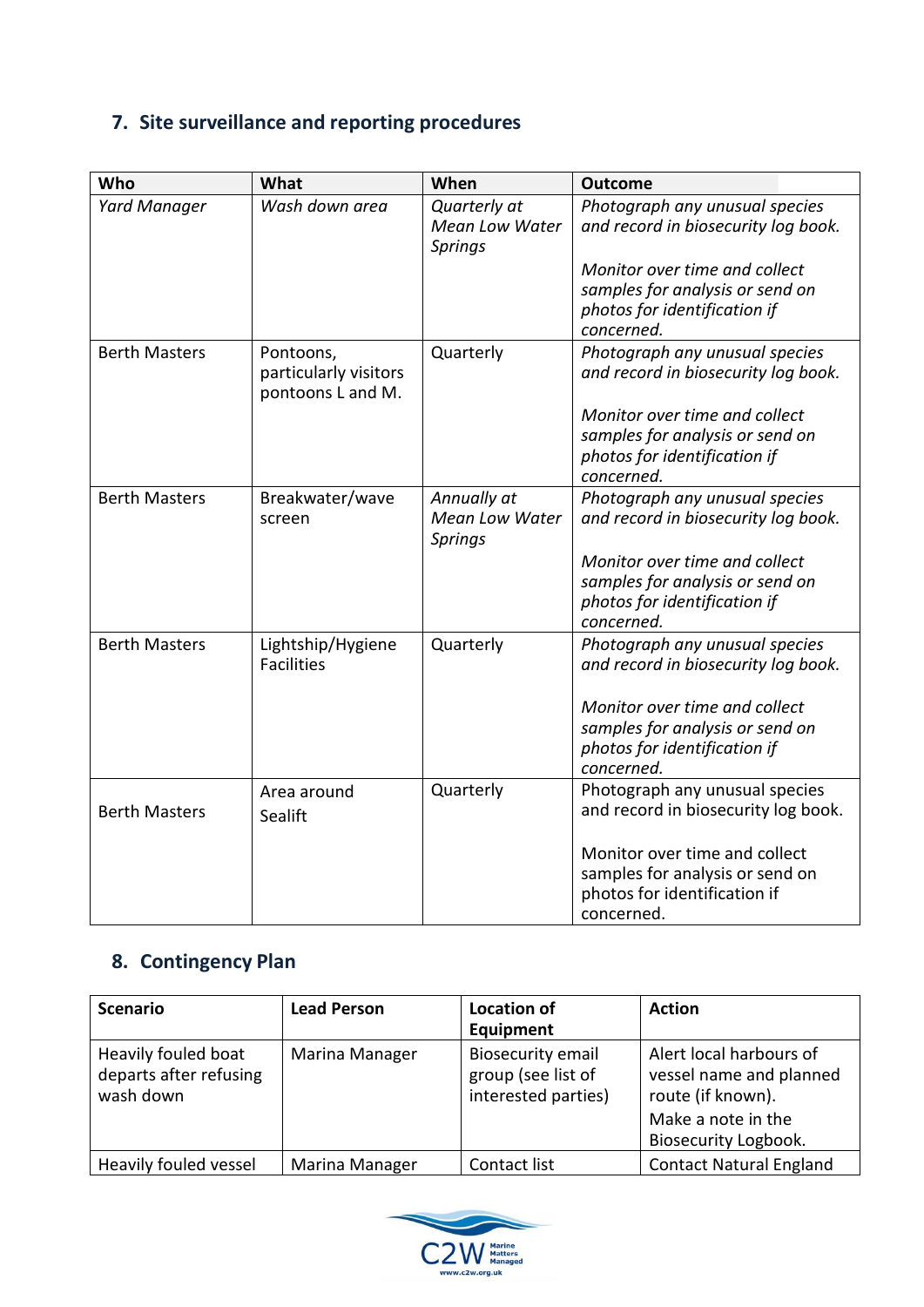| arrives to berth or<br>undertake work on site                                                                                |                |              | and ask advice about hull<br>cleaning before<br>proceeding.    |
|------------------------------------------------------------------------------------------------------------------------------|----------------|--------------|----------------------------------------------------------------|
| A known INNS is<br>suddenly found to<br>have significantly<br>grown and covered a<br>large area in a short<br>space of time. | Marina Manager | Contact list | Take photographs and<br>discuss with/alert Natural<br>England. |

## **8. Interested parties and sources of further information**

- Hampshire and Isle of Wight Wildlife Trust
- Natural England
- Ports of Gosport, Southsea, Portsmouth (QHM) and Fareham.
- Ministry of Defence / HMS Alliance
- BAE systems
- Gosport Borough Council managers of public slipways at Alverstoke Creek, Hospital Lane, Wicor Marine, Portchester, Lower Quay, Fareham, Port Solent, Portsmouth.
- Haslar Yacht Club
- Phoenix Yacht Club
- Royal Naval Sailing Association
- Ocean Sports Tuition Ltd<br>• Hornet Services Sailing Cl
- Hornet Services Sailing Club
- Joint Services Adventurous Sail Training Centre
- Royal Signals Yacht Club (ASA 06)
- Sea Cadets Offshore
- Hornet Marina
- The Gosport Model Yacht & Boat Club
- Portsmouth Sailing Club
- Gosport Marina (Premier Marinas)
- Endeavour Quay (Premier Marinas)
- Gunwharf Quays Marina<br>• Portsmouth OHM
- Portsmouth QHM
- Royal Clarence Marina (Castle Marinas)
- Gosport Boatyard
- Quay Lane Boatyard Ltd
- Wicor Marine Yacht Haven
- Port Solent Marina
- Fareham Marina
- Hardway Sailing Club
- Portchester Sailing Club

## **9. Location of biosecurity logbook**

Marina office

**10. Signed**